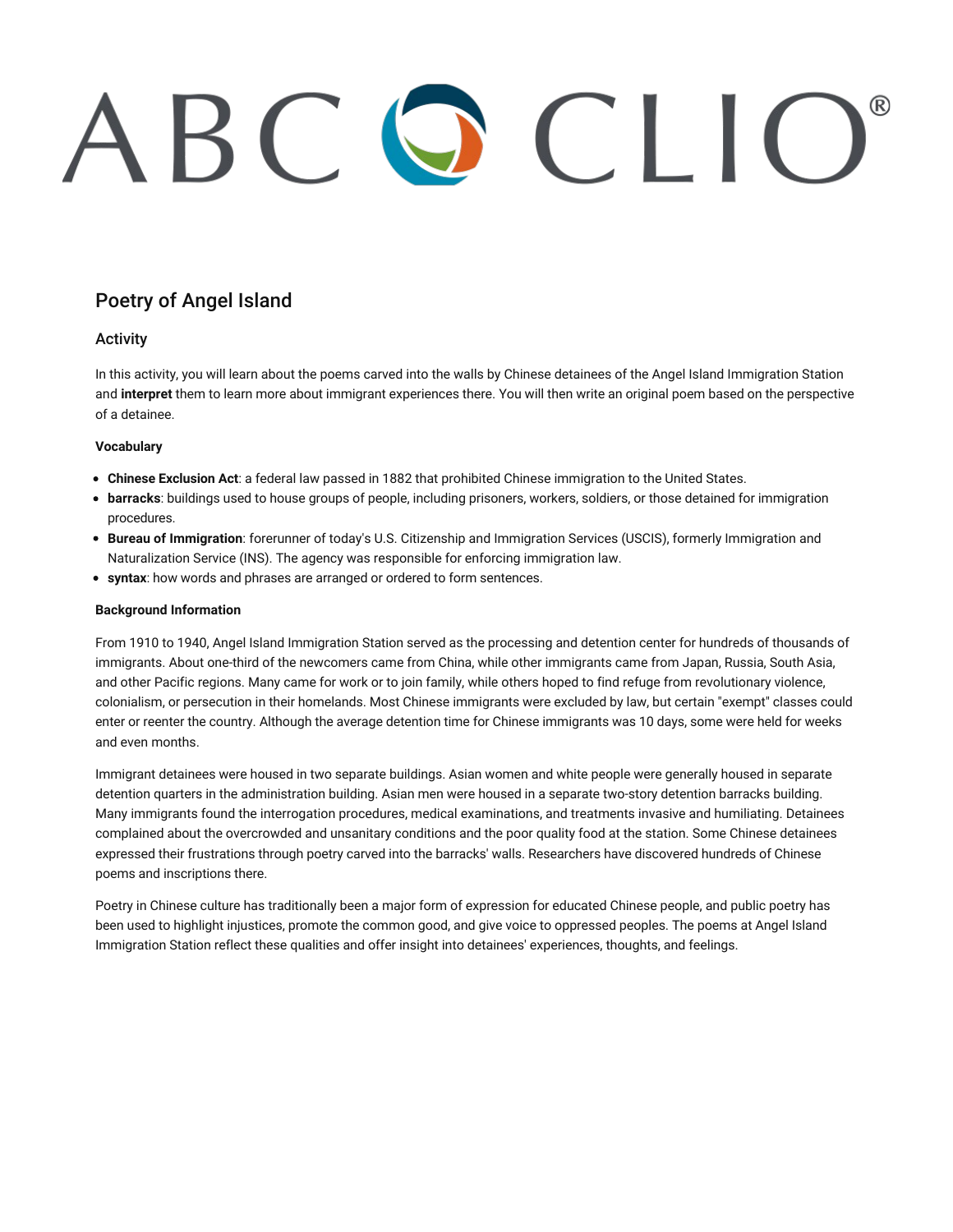#### Apply

1. Read through the article and poems in **Sources**. The article provides some contextual information about the poems.

2. After reading the poems once, review the [Poetry Analysis Guide](http://stgasianamerican.abc-clio.com/Search/Display/2279822?webSiteCode=SLN_ASIANAM&token=076D66A6EA20B95CAC08AEB41D7804AC&casError=False) before proceeding. Use the Guide and **Worksheet** to collect information about the poems. Additionally, consider the following on **interpreting translated poetry**:

In translated poems, we often lose some of the structural elements of poetry—rhyming patterns, rhythm, and sound are altered significantly when something written in one language is translated into a different language. This means that we often have to focus on theme and context to interpret translated poems.

3. Read the poems in the source **"Poems from Angel Island (1910–1940)."**

a. How do you interpret the mood or tone of the first poem? Consider the third line, in which the poet highlights a particular hypocrisy in the treatment of Chinese immigrants.

b. Consider some of the imagery in the second poem. How does the poet use such imagery to convey meaning?

c. Note some of the comparisons used by the poet in the third poem. How does the poet use these comparisons to convey the situation of immigrants like himself?

#### 4. Read the **poem composed in 2020 by Calvin Ong.**

a. Consider that, unlike the other poems in this activity, this example was written in 2020. Ong was himself detained on Angel Island in 1937 for six months.

b. Note that he, like other poets from the time, likens the experience to jail and is disillusioned by the hope for the "American dream", contrasting sharply with the realities of being an Asian immigrant in the early 20th century.

c. How does Ong connect his experiences on Angel Island with the contemporary Asian American experience of COVID-19? d. Consider how historical events may help us interpret and understand current events.

5. Write an original poem from the perspective of a detainee on Angel Island, taking into account what you have learned about how poetry can help us understand, interpret, or contextualize peoples' experiences of particular events. Keep in mind the importance of such sources in expanding our knowledge of history. If needed, use this database to research more on the immigrant experiences at Angel Island.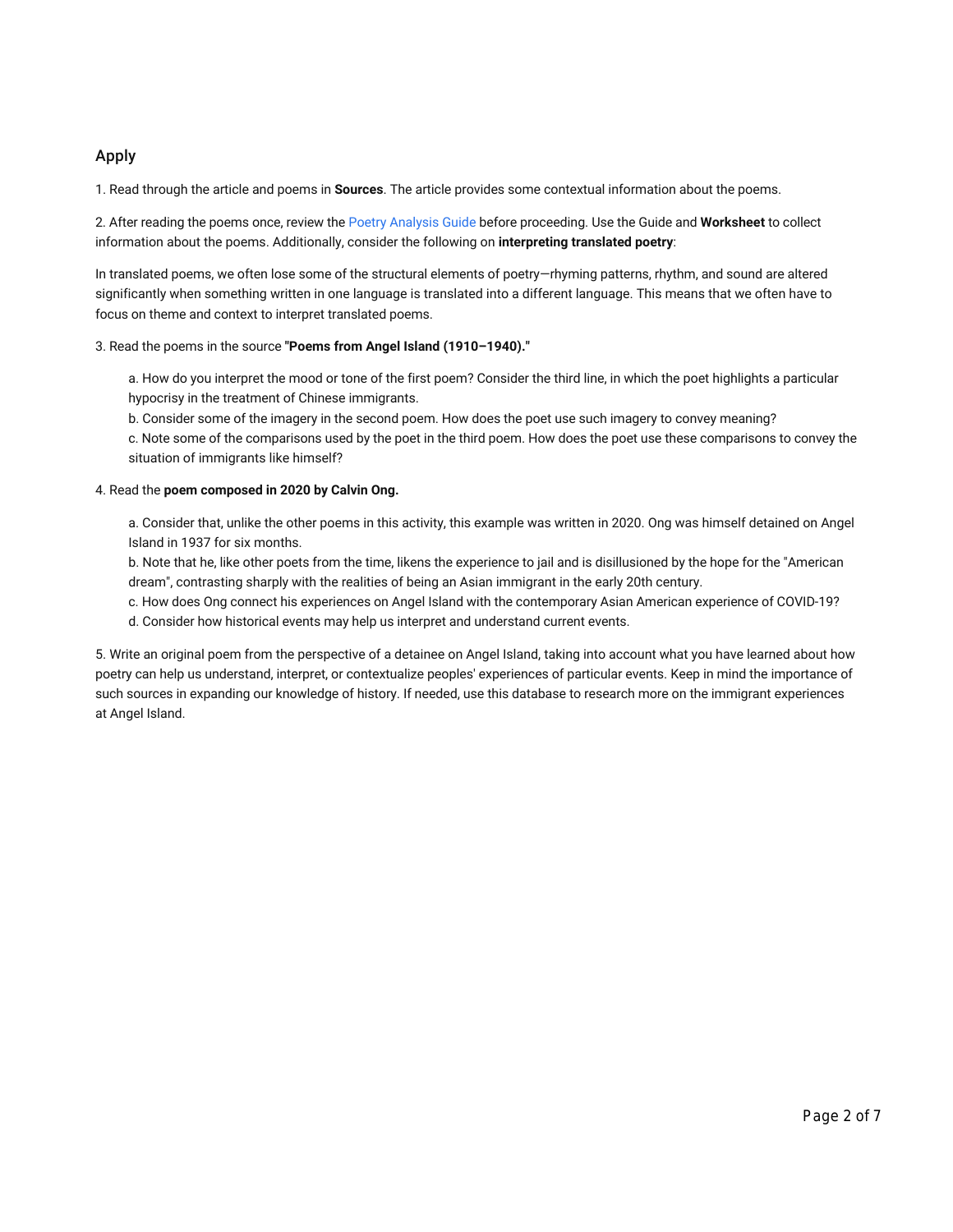#### Angel Island, Poetry

Angel Island was in use as an immigration station from 1910 to 1940. After the immigration station closed in 1940, the island was used as a military base. The buildings that constituted the station fell into disrepair and were scheduled for demolition. But in 1970, California state park ranger Alexander Weiss discovered poems carved into multiple walls of the detention center. He notified officials in the park system, but interest was lacking, and the demolition was slated to continue.

Weiss next contacted a professor at San Francisco State University, Dr. George Araki. Araki and photographer Mak Takahashi visited the island and documented the carvings. Their findings gained the notice of the Asian American community in San Francisco, and the Angel Island Immigration Station Historical Advisory Committee (AIISHAC) was formed, led by Paul Chow. All together, there are 220 Chinese poems, 96 Chinese inscriptions, 62 Japanese inscriptions, and other writings in English, Russian, and Korean.

#### **Chinese Poems**

In 1976, the California state legislature allotted \$250,000 to save the immigration station, including the poetry held within, and to designate Angel Island a state monument. The poems that were saved were written exclusively by men, many from villages in the Pearl River delta region in Guangdong Province in southern China. There are reports of poems written by women, but they were lost to history when the administrative building, where the women were housed, burned in 1940.

Although many of the poems were written anonymously, they reflect the feelings of the men detained. They provide a glimpse into the thoughts and experiences of Chinese immigrants at Angel Island, including their feelings about being detained, missing family, loneliness, defiance, despair, and thoughts on human nature and morality.

These poems were written in the classical style that was popularized in the Tang Dynasty (618–907 CE). They largely adhere to poetic rules of syntax, structure, meter, and rhyme. The poems often have a lyrical quality that is best represented when read in Chinese or Cantonese. One unusual example even contains a hidden message; the poems are meant to be read from top to bottom, but in one case, if the first character of each line is read from left to right, it translates to "Angel Island Immigration Station is to be eliminated."

Some of the men's poetry has subsequently been copied down, translated, and reproduced in books. Translated into English, one poem reads:

With a hundred kinds of oppressive laws, they mistreat us Chinese.

It is still not enough after being interrogated and investigated several times

We also have to have our chests examined while naked.

#### **Japanese Carvings**

The act of carving into the walls of Angel Island to leave one's mark did not stop with the removal of Chinese immigrants. Japanese prisoners of war (POWs) and "enemy aliens" held at Angel Island left their mark just as the Chinese immigrants had before them. On the second floor of the detention barracks, Japanese prisoners produced a second set of wall carvings. One example of the Japanese carvings reads "November 7, 1945, at 12 o'clock. Headed for Yokohama in homeland—approximately 700 . . . from McCoy [Camp McCoy, Wisconsin] Internment Camp leaving San Francisco." Again, individuals felt the need to document their history on the walls of Angel Island as a means of expressing their plight, loneliness, and frustration.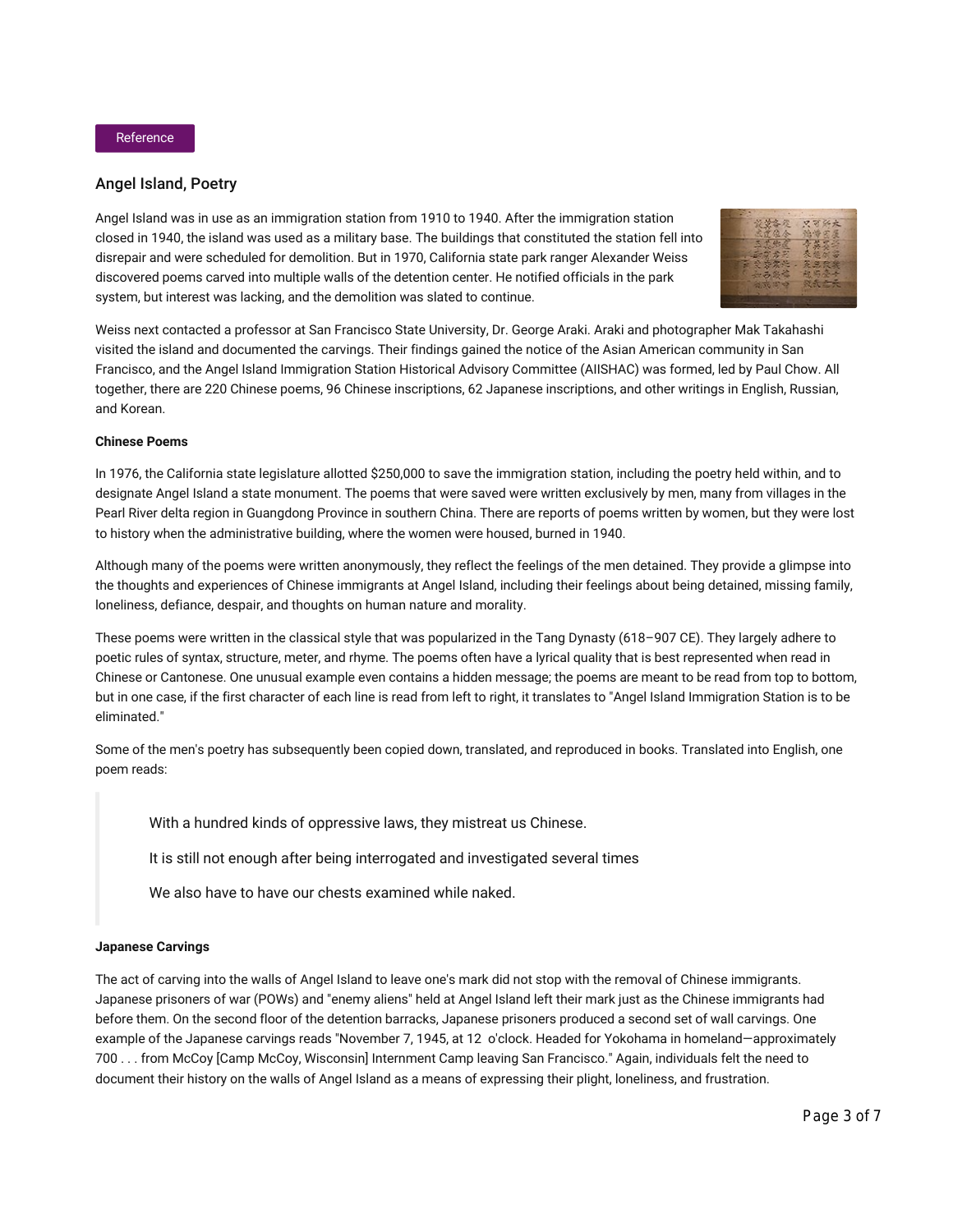**Lan Dong**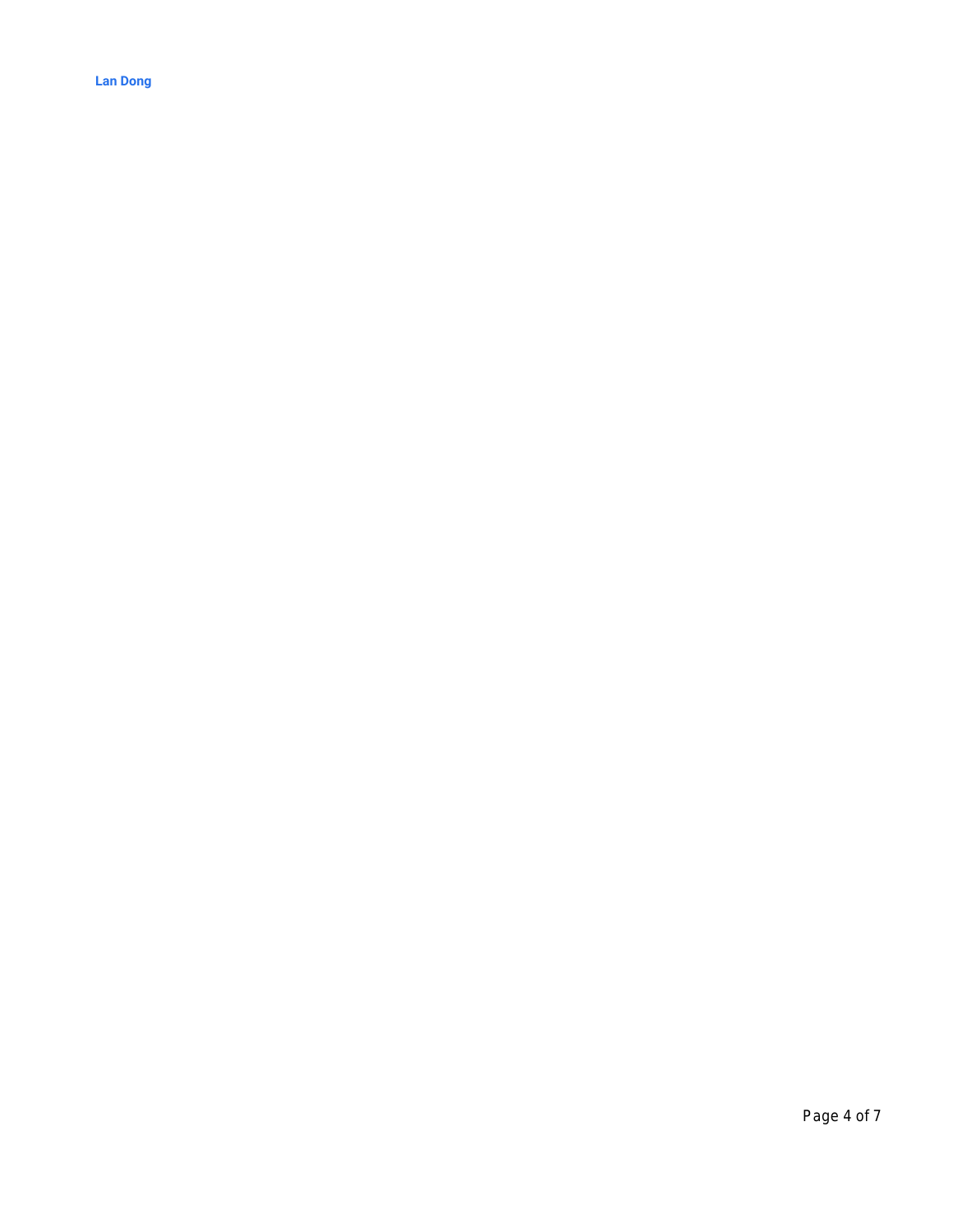#### Poems from Angel Island (1910–1940)

*During Chinese exclusion, the U.S. government established a system of detaining and interrogating Chinese immigration applicants. Between 1910 and 1940, an immigration facility on Angel Island in the San Francisco Bay served as a detention center for immigrants from the other side of the Pacific; most of them came from China. As many as 175,000 Chinese immigrants were detained at Angel Island during this time period, where the interrogation and screening process for each individual could take several months or longer. Isolated in prisonlike barracks in a foreign land, the several hundred poems carved on the walls of the detention center, like the three selected ones below, reflected the stress, anguish, and frustrations of the detainees.*

1.

I am distressed that we Chinese are detained in this wooden building. It is actually racial barriers which cause difficulties on Yingtai Island. Even while they are tyrannical, they still claim to be humanitarian. I should regret my taking the risks of coming in the first place.

#### 2.

In the quiet of night, I heard, faintly, the whistling of wind. The forms and shadows saddened me; upon seeing the landscape, I composed a poem. The floating clouds, the fog, darken the sky. The moon shines faintly as the insects chirp. Grief and bitterness entwined are heaven sent. The sad person sits alone, leaning by a window.

#### 3.

Alas, yellow souls suffer under the brute force of the white race! Like shouting at a dog which has lost its home, we are forced into jail. Like a pig chased into a basket, we are sternly locked in. Our souls languish in a snowy vault; we are really not even the equal of cattle and horses.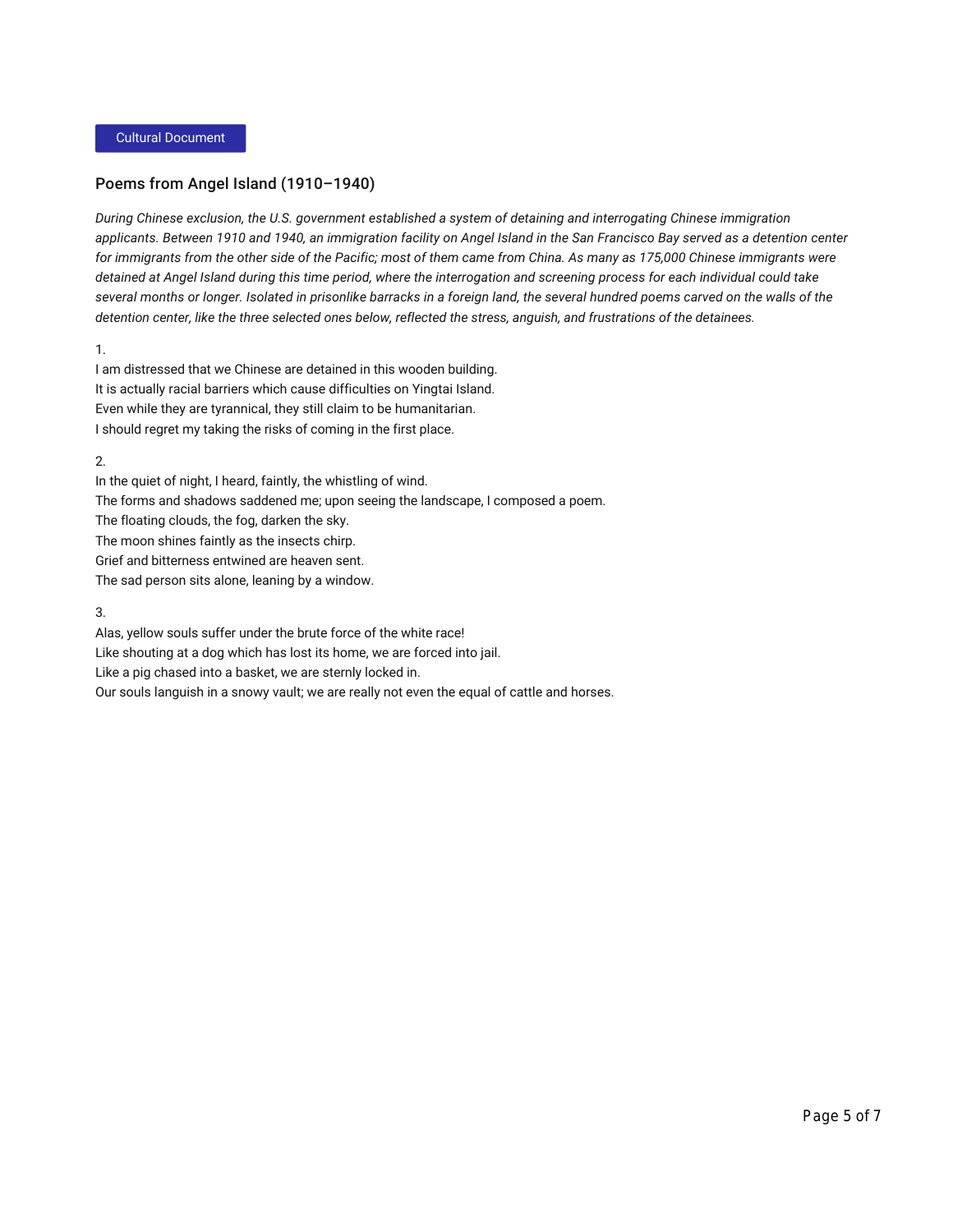#### "Day Dreamer" (2020), by Angel Island detainee Calvin Ong

*This poem, titled "Day Dreamer," was written by former Angel Island detainee Calvin Ong for the Angel Island Immigration Station Foundation's virtual exhibit "Voices of Resilience" in 2020. Calvin Ong emigrated from China in 1937 alone at the age of ten. He was detained for a few months at the Angel Island Immigration Station before being deported back to China. He returned to the United States in 1949. This poem likens Ong's experience with discrimination as a new immigrant with anti-Asian sentiment he encountered during the COVID-19 pandemic in 2020. The poem and its translation are available in the inset PDF.*



TRANSLATION:

Coming to America in 1937 was hard with some sorrows I was detained in a jail-like wooden barrack for half a year My goal was to see the American Dream Sheltered in place in 2020 due to a pandemic Encountering similar accusatory and discriminatory looks and remarks due to my heritage When shall I receive my equality and freedom?

**Angel Island Immigration Station Foundation**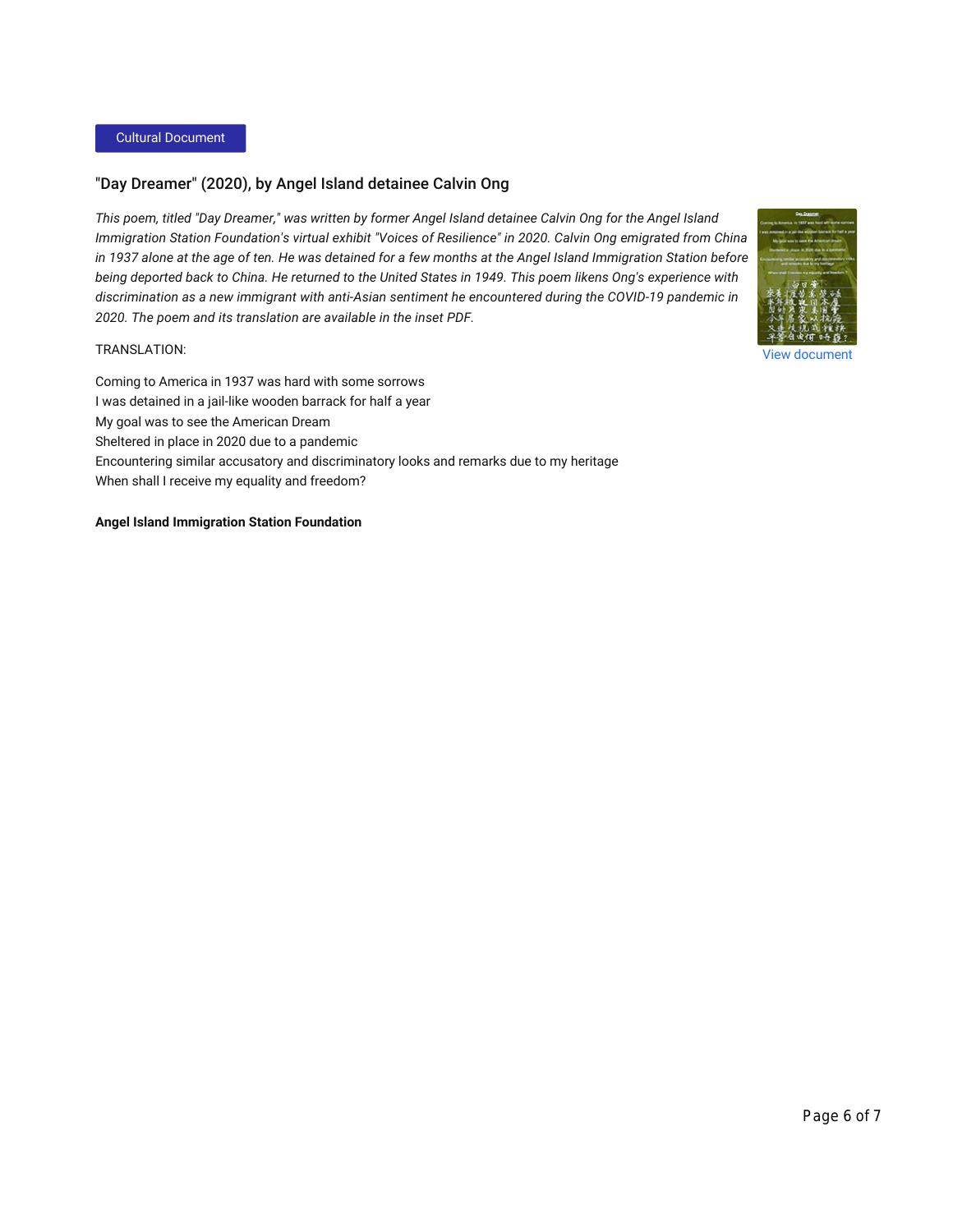#### **MLA Citation**

"Angel Island Activity: Poetry of Angel Island." *ABC-CLIO Solutions*, ABC-CLIO, 2022, stgeducatorsupport.abcclio.com/Support/InvestigateActivity/2280106. Accessed 9 May 2022.

COPYRIGHT 2022 ABC-CLIO, LLC https://stgeducatorsupport.abc-clio.com/Content/StudentActivity/2280106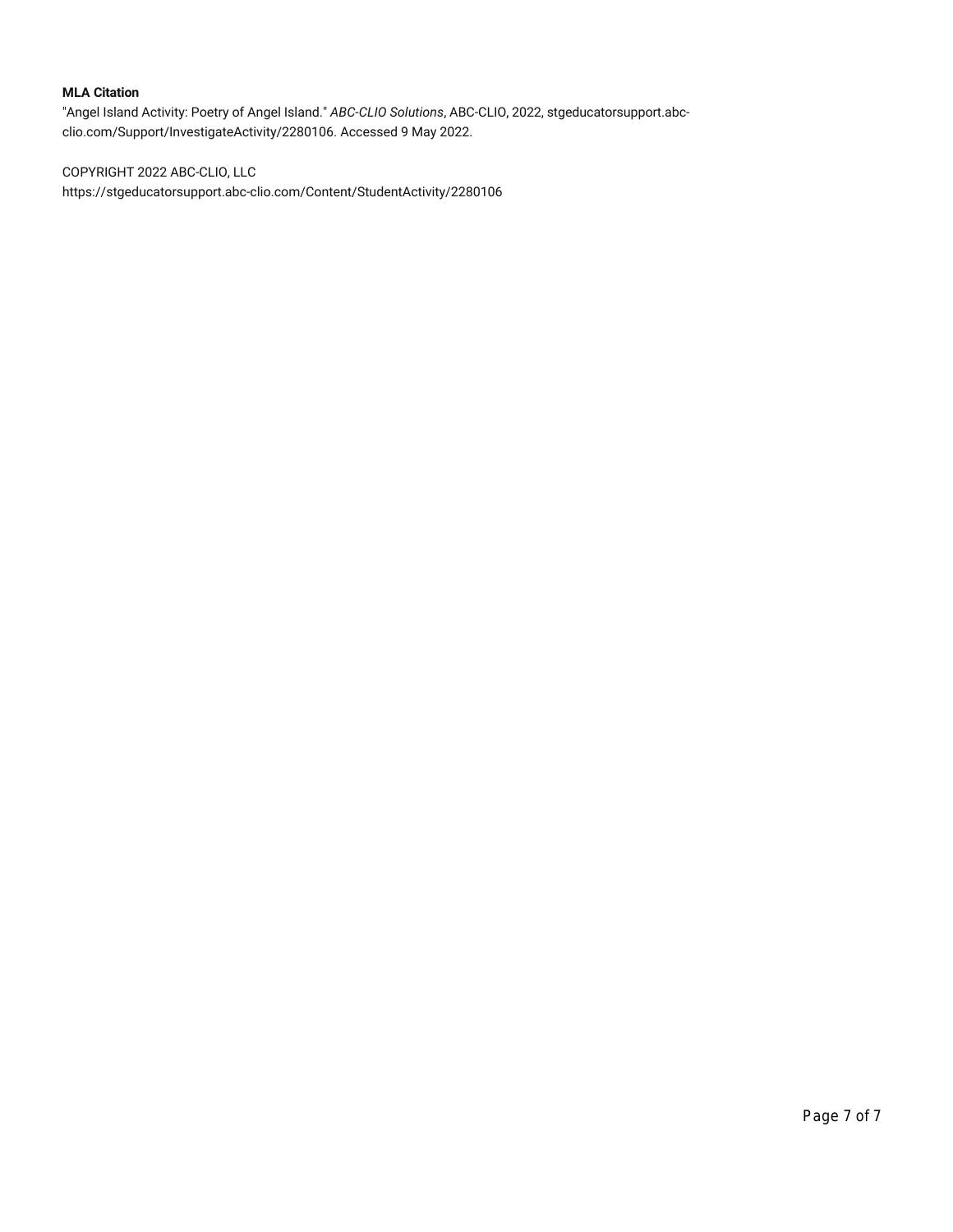

Name Name Name Name

Class Name Class Class

Poetry of Angel Island

## **Collect and Organize Information Collect and Organize Information**

detainees of the Angel Island Immigration Station and interpret them to learn detaillees of the Anger island immigration station and interpret them to lea<br>more about immigrant experiences there. Use the poetry analysis guide in **Instruction** In this activity, you will learn about the poems carved into the walls by Chinese Tasks to help you fill out the worksheet below. Use the second page to write your original poem.

|                                                    | <b>Analyzing Angel Island Poetry</b> |
|----------------------------------------------------|--------------------------------------|
| 1<br><b>Context</b>                                |                                      |
| $\overline{2}$<br><b>Theme</b>                     |                                      |
| $\mathbf{3}$<br>Language                           |                                      |
| $\overline{\mathbf{4}}$<br><b>Structure</b>        |                                      |
| $5\phantom{1}$<br><b>Revisit and</b><br>Paraphrase |                                      |